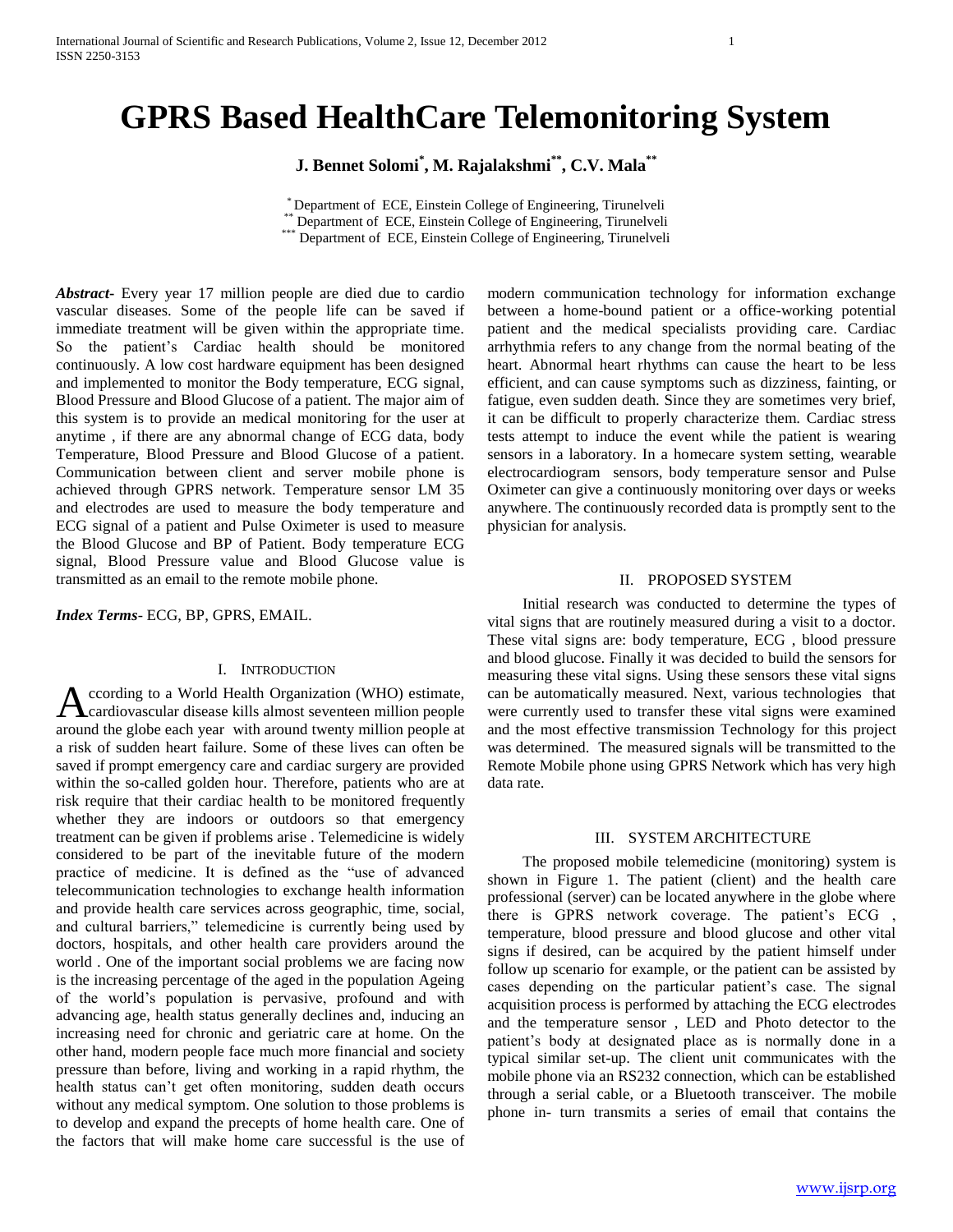acquired data to the server unit by communicating with the GPRS network.



**Figure 1: Tele monitoring System**

## *A. The Client Unit*

 The client unit is comprised of vital-signs signals acquisition module and mobile phone. The core of the signal acquisition module is a ARM Processor LPC 2142 . The microcontroller acquires the amplified and conditioned signals, and then performs the interface with the mobile phone.

## *B.ECG Leads*

 The ECG is a graphical representation of electrical activities of the heart. The resulting heart dipole vector is used as a source for the ECG signal, which is the spatial sum in space of all distributed dipoles in cardiac tissue. A normal electrocardiogram with its characteristic patterns and significant points and intervals is shown in Figure 3. The amplitude of a QRScomplex is typically about  $\pm 1$ -2mV. We feed the signals from the three ECG electrodes Left Arm (AR), Right Arm (AR), and Right Leg (RL) into the inputs of the designed instrumentation amplifier conditioning circuit of an overall gain of 800. Also, the

signals are band pass filtered with a frequency range from 0.15-50 Hz.



**Figure 2: ECG Waveform**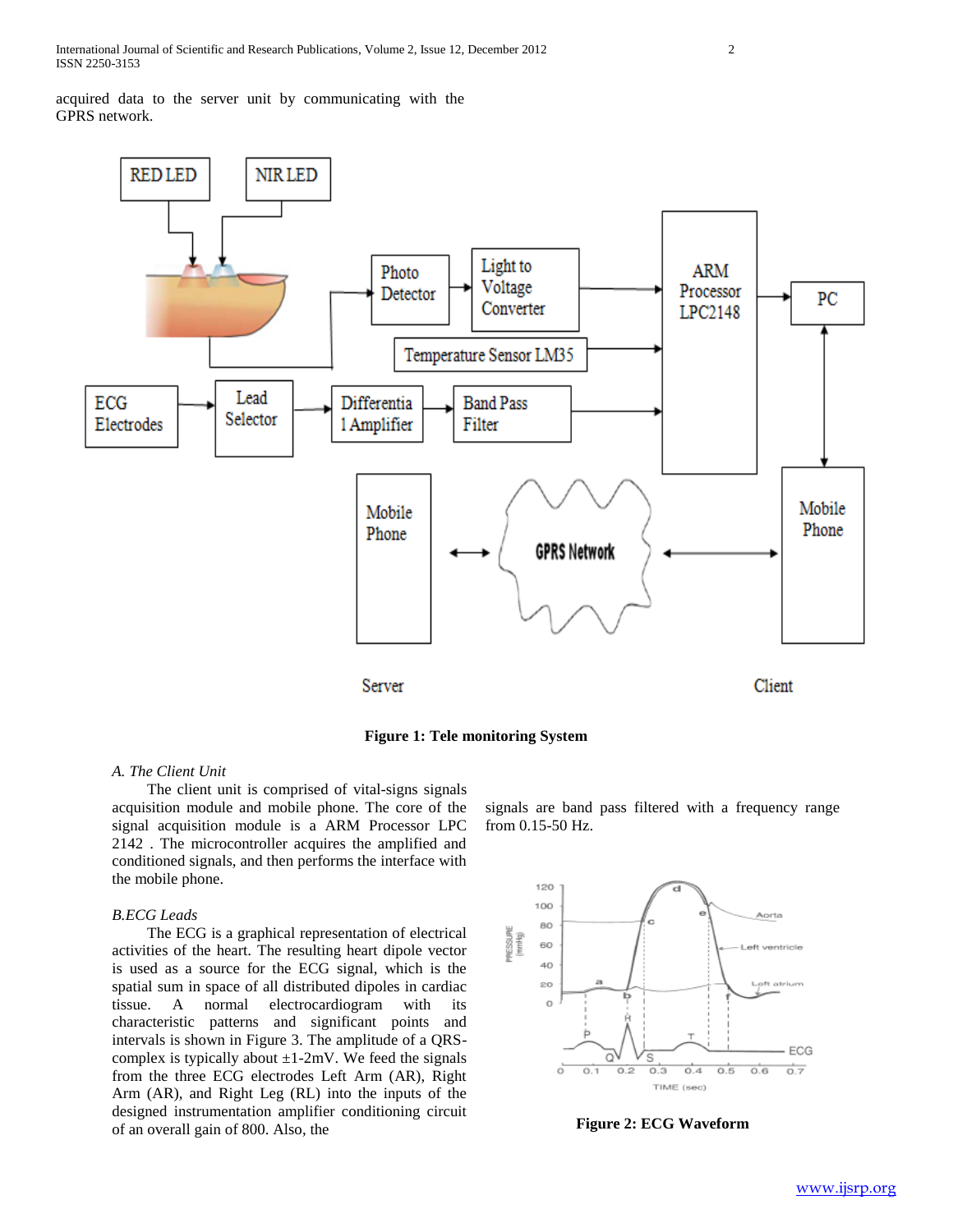## *C. Body Temperature Sensor*



**Figure 3: LM 35 Pin Configuration**

 LM 35 has an output voltage that is proportional to the Celsius temperature. The scale factor is .01V/**<sup>o</sup>**C The LM35 does not require any external calibration or trimming.

### *D. Blood Pressure Measurement*

 For this project, the transmission technique is used on the finger to obtain the signal. In Transmission Technique the LED is placed on one side of the body and Photodiode is on other side. Red LED is used to measure the volume changes in blood. Using the Red LED light is passed through the finger and the photodiode captures the characteristics of the light transmitted through the finger and produces a current. The Red LED chosen for this project is 5mm, 2800 MCD, SSL-LX5093SRC/E that generates light with wavelengths of 660 nm. A light-to-voltage optical sensor, TSL250RLF is chosen to measure the light transmitted through the finger. Plethysmography measures the volume changes in an organ. Photoplethysmography is a plethysmograph obtained optically. PPG is obtained by a pulse oximeter. Light from a Light Emitting Diode (LED) is shone through the skin and changes in light absorption are measured through a photodiode. After obtaining the PPG, the Pulse Wave Transit Time (PWTT), the time between the R peak of the ECG waveform and the minimum point on the PPG waveform, is measured, A linear regression is then determined and systolic blood pressure is estimated from that relationship.

## *E. Blood Glucose Measurement*

 Near-infrared (NIR) diffuse reflectance spectroscopy involves the illumination of a spot on the body with low-energy NIR light (750–2500 nm). The light is partially absorbed and scattered, according to its interaction with chemical components within the tissue, before being reflected back to a detector. The detected light is used to create a graph of −log *R*/*R*<sup>s</sup> , where *R* is the reflectance spectrum of the skin and  $R_s$  is the reflectance of the instrument calibrator. The prediction of blood glucose concentration is accomplished by detecting the magnitude of light attenuation caused by the absorption signature of blood glucose as represented in the targeted tissue volume of the skin. The process of calibration involves the development of a mathematical transformation or model, which is used to estimate the blood glucose concentration from the measured tissue absorbance spectrum.

*F. ARM Processor-LPC 2142*

 The is an 32-bit microcontroller LPC 2142, which has anon-chip 10-bit Analog-to-Digital Converter(ADC). The amplified and conditioned ECG signal is fed toADC0 of the microcontroller. Also, upon command, the microcontroller reads the temperature sample. It is then converted and stored in the LPC 2142 memory as two 8-bit unsigned integers (0-255). Then, sampling of the ECG signal is performed on channel-0 of ADC0 with a sampling interval of 8ms (125Hz). Samples are stored in buffers in memory for further processing. Figure 4 shows a flowchart of the microcontroller program. After completion of signals acquisition, the microcontroller constructs the SMS messages and packs the data samples in these messages to the desired length, then communicates with the mobile phone using at-commands on its RS232 port to send the message(s).LPC 2142 has 8 kB to 40 kB of on-chip static RAM and 32 kB to 512 kB of on-chip flash memory,128-bit wide interface/accelerator enables high-speed 60 MHz operation, In-System Programming/In-Application Programming (ISP/IAP) via onchip boot loader software. Single flash sector or full chip erase in 400 ms and programming of 256 bytes in 1 ms. Embedded ICE RT and Embedded Trace interfaces offer real-time debugging.The LPC2142 contain one analog to digital Converter. These converters are single 10-bit successive approximation analog to digital converters. While ADC0 has six channels, ADC1 has eight channels. Therefore, total number of available ADC inputs for LPC2142 is 6.It has the following features:

- 1)10 bit successive approximation analog to digital converter.
- 2) Measurement range of 0 V to VREF (2.0 V  $\leq$  VREF ≤ VDDA).
- 3) Each converter capable of performing more than 400,000 10-bit samples per second.
- 4) Every analog input has a dedicated result register to reduce interrupt overhead.
- 5) Burst conversion mode for single or multiple inputs.
- 6) Optional conversion on transition on input pin or timer match signal.
- 7) Global Start command for both converter

#### IV. METHODOLOGY

#### A. *The Clip-on Type Electrodes*

 The clip-on type electrodes are attached to the patient's body, after proper skin preparation with electrode jelly. The clipon electrodes uses silver coated metal electrodes for proper skin contact and better signal pick-up. These electrodes are properly fastened to the patient's body by the spring action of clip-on electrodes

#### B*. Wilson Electrode*

 This system uses the right leg of the patient as "driven right leg lead". This involves a summing network to obtain the sum of the voltages from all other electrodes and driving amplifier, the output of which is connected to the right leg of the patient. This arrangementis known as Wilson electrode**.** The effect of this arrangement is to force the reference connection at the right leg of the patient to assume a voltage level equal to the sum of the voltages at the other leads. This arrangement increases the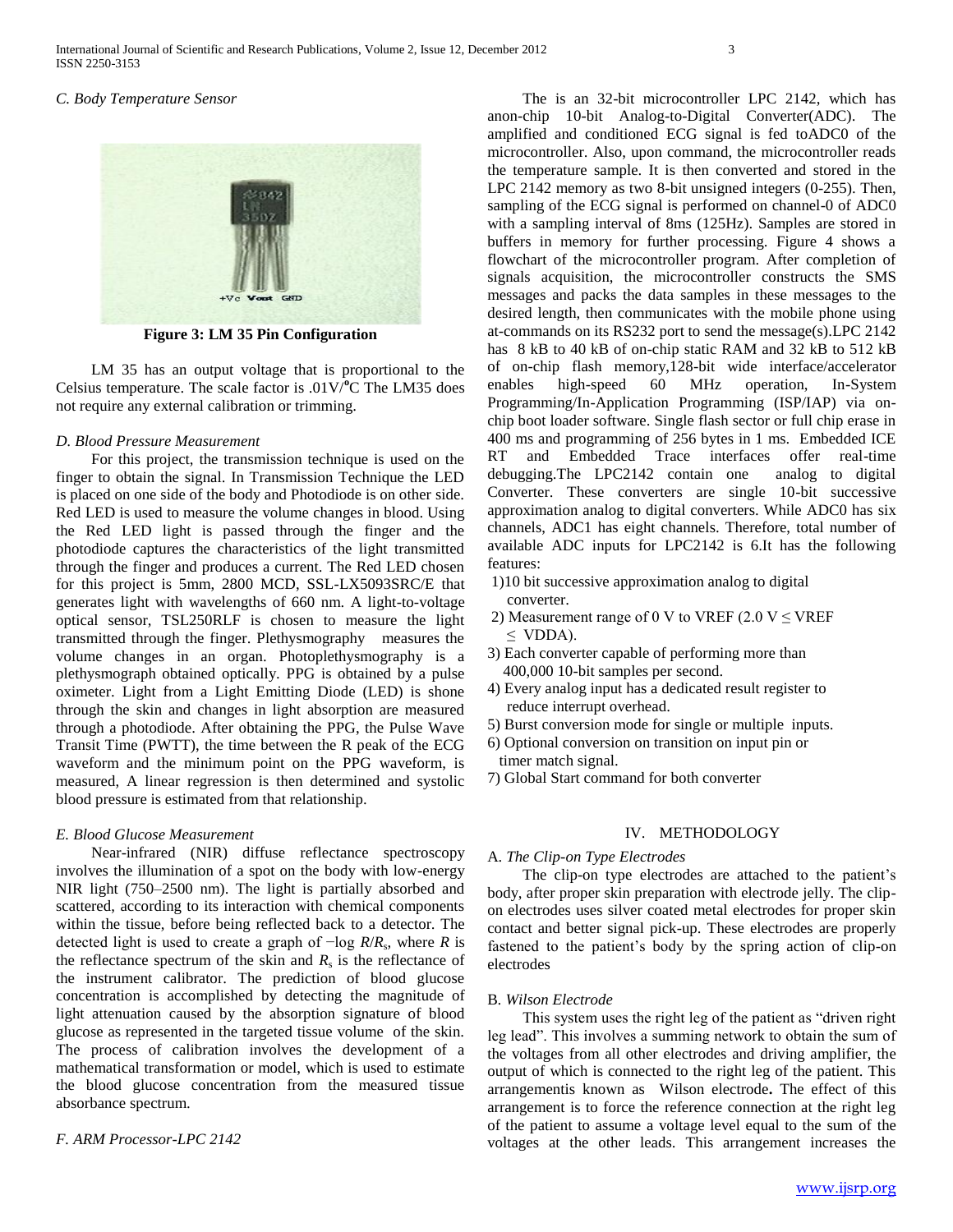common mode rejection ratio of the overall system and reduces noise interference4. It also has the effect of reducing the current flow in to the right leg electrode. Increased concern for the safety aspect of electrical connection to the patient have caused modern ECG design to obtain the principle of ground reference altogether and use isolated or floating amplifiers5. The Wilson electrode is realized with the help of high slew rate FET output OP-Amps available in LM348 IC.

## *C. Analog Multiplexers*

 Analog multiplexers are used for lead selection in the place of mechanical rotary switches for smoother operation. These multiplexers can select the desired lead, which in turn is selected by the microcontroller. Since there are two multiplexers that are operated simultaneously two electrodes are selected one from each group. The output from this section is connected to the input of instrumentation amplifier.

#### D. *Instrumentation Amplifier*

 The instrumentation amplifier is basically a differential amplifier that amplifies the difference between the two input signals. Hence the common mode signal is effectively eliminated. Two buffer amplifiers at the input of each signal, is provided to offer very high input impedance. The gain of the instrumentation amplifier is set around 1000.

#### *E. Low Pass filter*

 The amplified ECG signal is passed through a low pass filter to remove the noise and other high frequency signal that might picked up by the cable etc. The pass band of this filter is set below 150 Hz. All the important components of ECG lies below 150 Hz6. The signal

from the low pass filter is further amplified using high gain amplifier.

#### *F. Patient's Isolation*

 The patient's isolation stage is yet another important requirement due to safety of the patient. It uses an opto-coupler to transfer the processed E.C.G. signals to further stages, without electrical connection, i.e. through light beam modulation to carry signals. The patient is safe guarded against the risk of electric shock by having a optical coupler which transfer the ECG signals to further stage without electrical connection i.e. through light beam modulated to carry signals7. The ECG signal might be attenuated slightly in the opto-isolator.

#### *G. Sample and Hold Circuits*

 Sample and hold is a circuit, which samples an input signal, and hold it to its last samplevalue until the input is sampled again. The purpose of sample and hold circuit is to sample fast changing signals and provide this signal as input to slow processing circuits like ADCs to match with its conversion time.

#### *H. Analog to Digital Converter*

 The ADC 0808 or 0809 is an 8-bit A/D converter with 8 channel multiplexer. It is a monolithic CMOS devices of national semiconductor make. The A/D converter uses successive approximation as the conversion technique. It does not require external zero (0) and full scales adjustments. There is no external terminal available.

#### *I. Microcontroller*

 The key feature of micro controller based system is that, it is possible to design a system with a great flexibility. It is possible to configure a system as large or as small system by adding or removing suitable peripherals. The micro controller has built-in ROM, RAM, parallel I/O, serial I/O, counters, interrupts and a clock oscillator circuit.



#### **Figure 4 :Microcontroller Software Flowchart**



**Figure 5: Wilson Terminal**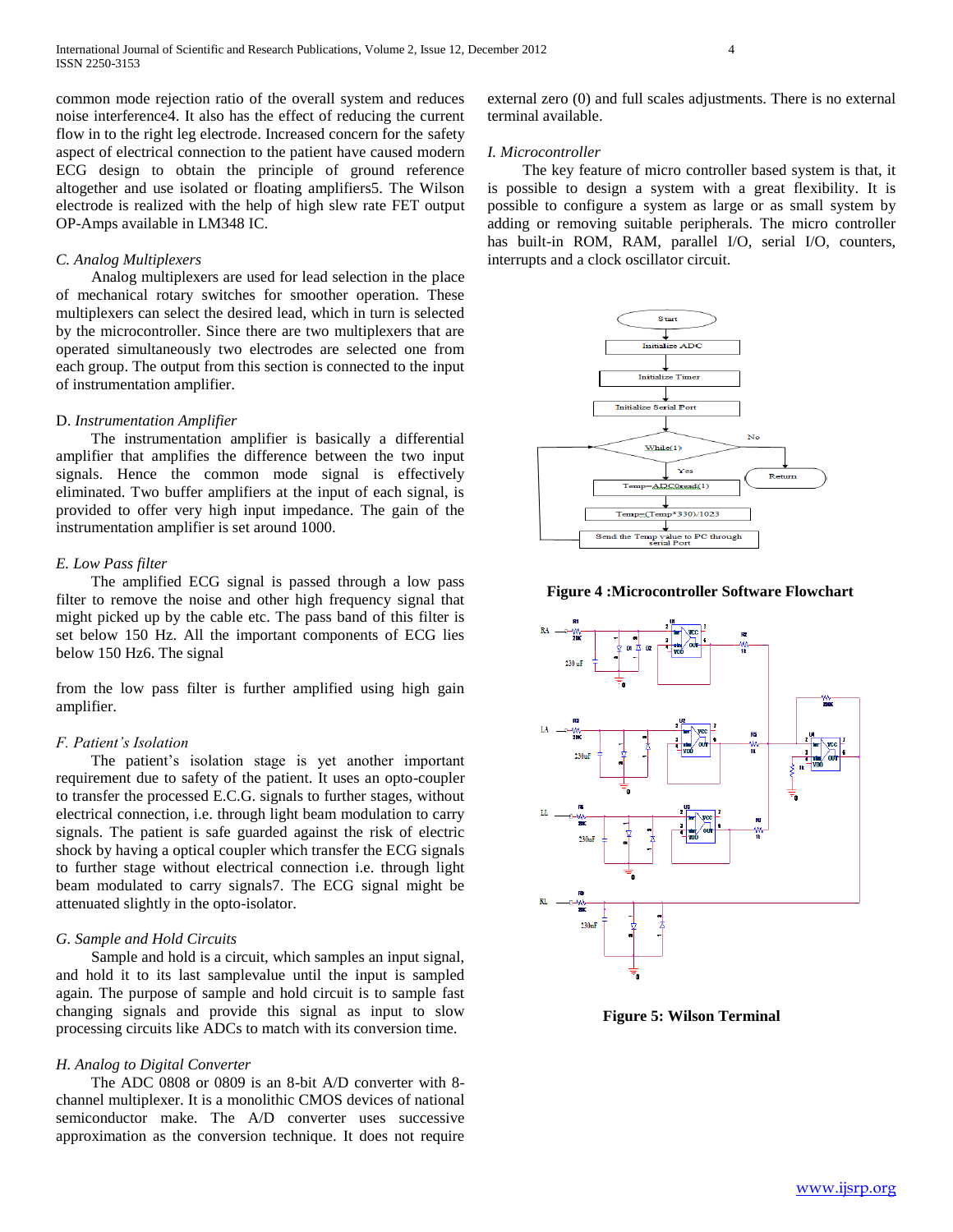

**Figure 6: Circuit Diagram of ECG**

## V. RESULTS



## **Figure 7: Hardware Implementation of Tele Monitoring System**

 Figure 7 shows the hardware implementation GPRS based Health care Tele Monitoring System which uses LM35 to measure body temperature, electrodes to monitor the ECG and pulse oximeter to measure the blood pressure and blood glucose.



## **Figure 8: Comparison of Filter Responses**

 Figure 8 shows the comparison of the responses of Band pass filter, Differentiator and Integrator. Band pass filter has better response.

| ← Programmers Notepad 2                        |                                                                                                                                                                                                                                                                                                                                     |                                                                                                                                                                                                                                                                                                                                                                                                                | c |
|------------------------------------------------|-------------------------------------------------------------------------------------------------------------------------------------------------------------------------------------------------------------------------------------------------------------------------------------------------------------------------------------|----------------------------------------------------------------------------------------------------------------------------------------------------------------------------------------------------------------------------------------------------------------------------------------------------------------------------------------------------------------------------------------------------------------|---|
| File Edit View Tools Window Help               |                                                                                                                                                                                                                                                                                                                                     |                                                                                                                                                                                                                                                                                                                                                                                                                |   |
|                                                | <b>P 图 M IDO X 略略 EYD++</b><br>$\vee$ $\vee$                                                                                                                                                                                                                                                                                        | <b>v</b> Prid v                                                                                                                                                                                                                                                                                                                                                                                                |   |
| main.c<br><new></new>                          |                                                                                                                                                                                                                                                                                                                                     |                                                                                                                                                                                                                                                                                                                                                                                                                |   |
| jects                                          | <b>E</b> main.c                                                                                                                                                                                                                                                                                                                     |                                                                                                                                                                                                                                                                                                                                                                                                                |   |
| New Project Group                              | ADCINIt( 1000000 );                                                                                                                                                                                                                                                                                                                 |                                                                                                                                                                                                                                                                                                                                                                                                                |   |
| <b>Da adctest winarm</b><br>Makefile<br>main.c | init_timer();<br>enable timer(0):<br>mytime = timer_counter;<br>init_serial0(9600);<br>while $(1)$ {<br>$work = timer counter:$<br>if ( (work-mytime) $> 10$ ) {<br>$mvt$ ime = work:<br>$if (b)$ ink) $\{$<br>IOSET1= LED;<br>$b$ link = $0$ :<br>lelse {<br>IOCLR1 = LED:<br>$b$ link = 1:<br>the contract of the contract of the | Output<br>189<br>o<br>.comment<br>ō<br>400<br>.debug_aranges<br>o<br>.debug_pubnames<br>562<br>ō<br>.debug_info<br>2664<br>ō<br>.debug_abbrev<br>1316<br>ō<br>.debug line<br>1621<br>$\ddot{\text{o}}$<br>.debug_frame<br>688<br>o<br>.debug_str<br>917<br>.debug_loc<br>$\theta$<br>1463<br>Total<br>15816<br>Errors: none<br>------- end --------<br>> Process Exit Code: 0<br>> Time Taken: 00:05<br>$\sim$ |   |
|                                                | ■コロ→1                                                                                                                                                                                                                                                                                                                               |                                                                                                                                                                                                                                                                                                                                                                                                                |   |
|                                                |                                                                                                                                                                                                                                                                                                                                     |                                                                                                                                                                                                                                                                                                                                                                                                                |   |

#### **Figure 9: Compilation Output of Tele Monitoring System**

 Figure 9 shows the Compilation output which is obtained using Win ARM Software Tool. Embedded c Program is developed for ARM Processor LPC 2142 to convert the Analog signal to digital and for the Lead Selection and it is compiled using Win ARM Software tool.